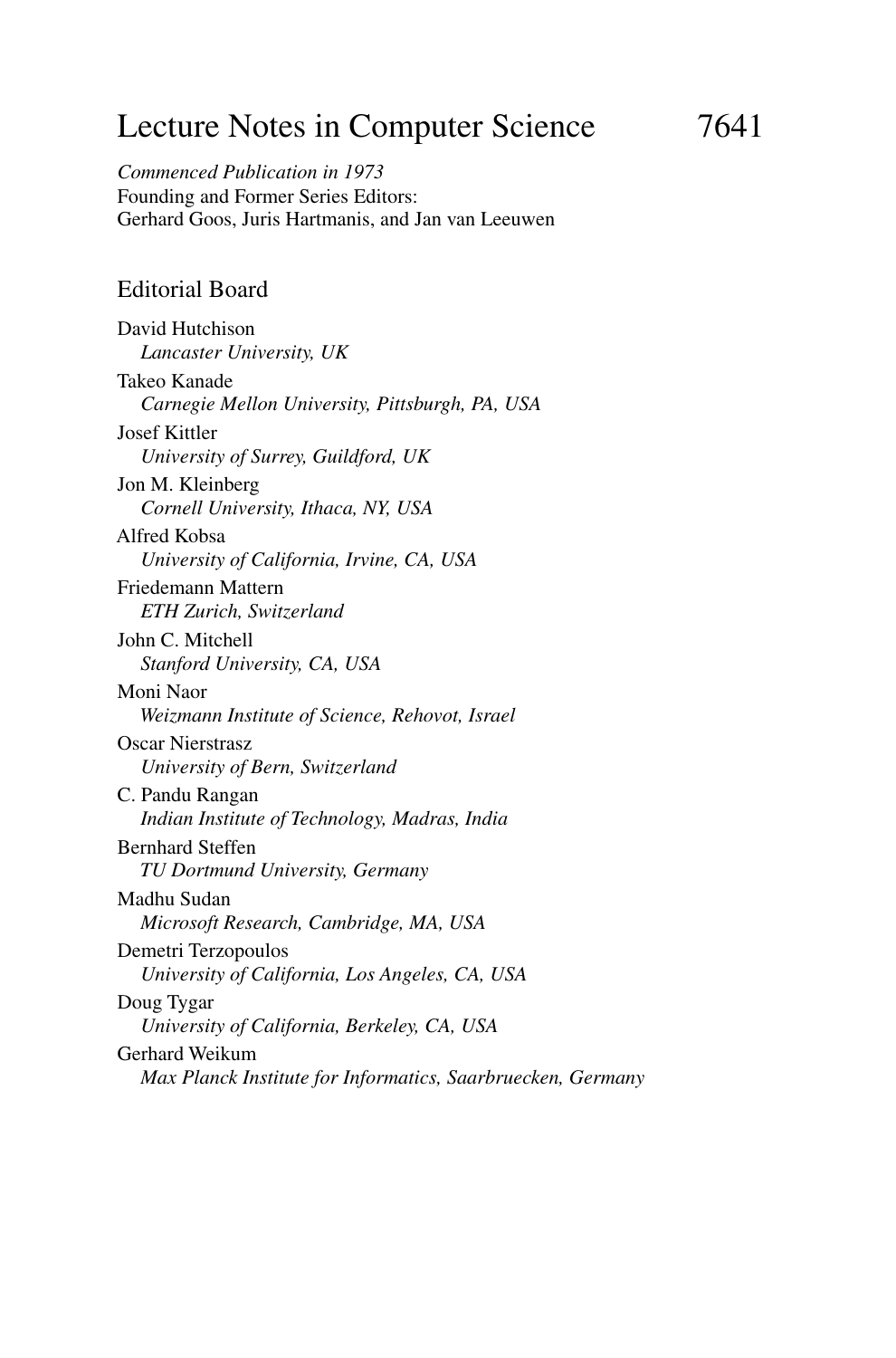Brian Nielsen Carsten Weise (Eds.)

# Testing Software and Systems

24th IFIP WG 6.1 International Conference, ICTSS 2012 Aalborg, Denmark, November 19-21, 2012 Proceedings

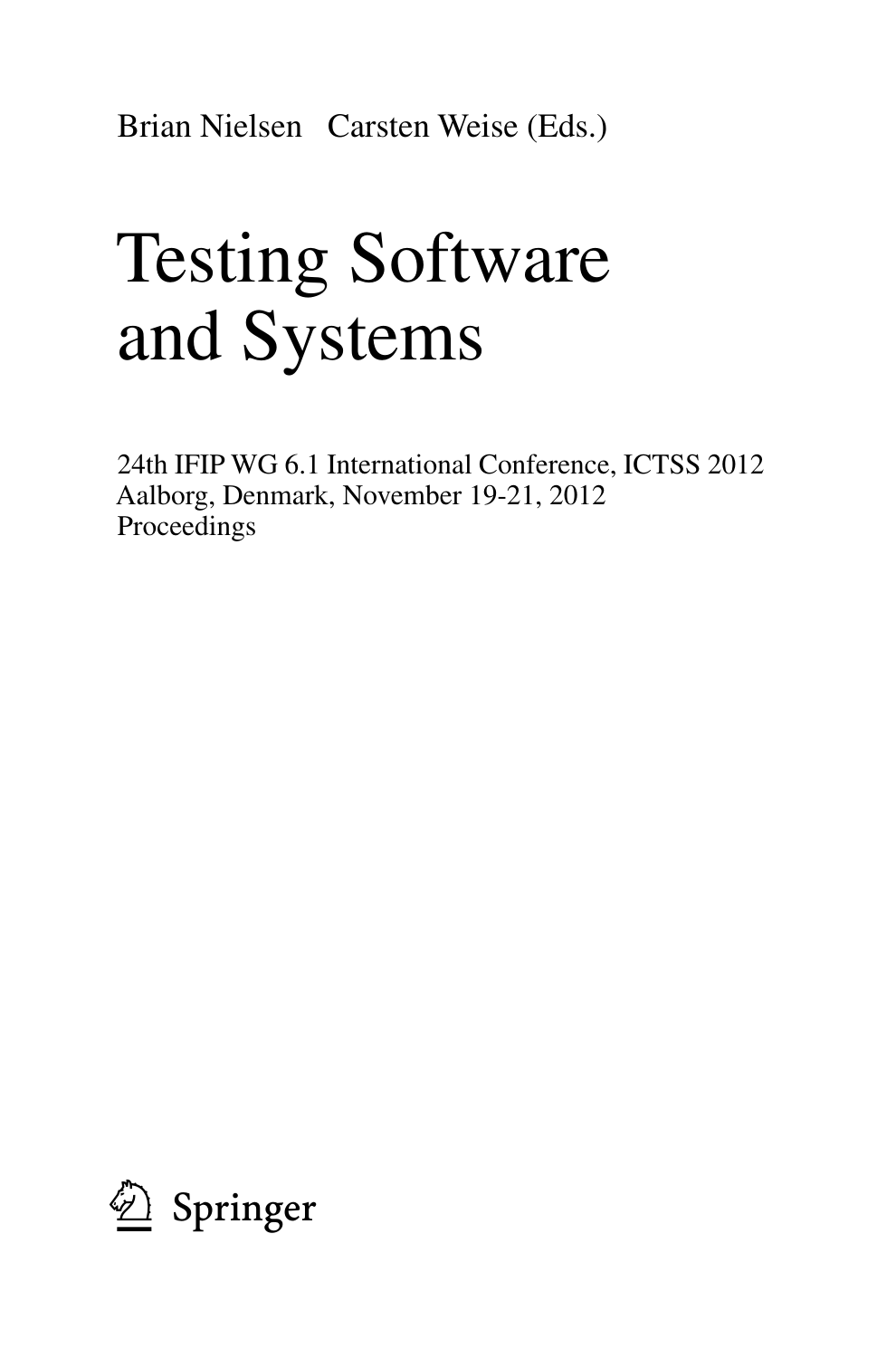Volume Editors

Brian Nielsen Aalborg University Department of Computer Science Selma Lagerlöfs Vej 300, 9220, Aalborg, Denmark E-mail: bnielsen@cs.aau.dk

Carsten Weise IVU Traffic Technologies AG Borchersstr. 20, 52072 Aachen, Germany E-mail: realtimecarsten@googlemail.com

ISSN 0302-9743 e-ISSN 1611-3349 e-ISBN 978-3-642-34691-0 DOI 10.1007/978-3-642-34691-0 Springer Heidelberg Dordrecht London New York

Library of Congress Control Number: 2012950603

CR Subject Classification (1998): D.2.4-5, D.2.9, D.2.11, C.2.2, C.2.4, D.3.2, C.3, F.3.1, K.6.3-4

LNCS Sublibrary: SL 2 – Programming and Software Engineering

© IFIP International Federation for Information Processing 2012

The use of general descriptive names, registered names, trademarks, etc. in this publication does not imply, even in the absence of a specific statement, that such names are exempt from the relevant protective laws and regulations and therefore free for general use.

*Typesetting:* Camera-ready by author, data conversion by Scientific Publishing Services, Chennai, India

Printed on acid-free paper

Springer is part of Springer Science+Business Media (www.springer.com)

This work is subject to copyright. All rights are reserved, whether the whole or part of the material is concerned, specifically the rights of translation, reprinting, re-use of illustrations, recitation, broadcasting, reproduction on microfilms or in any other way, and storage in data banks. Duplication of this publication or parts thereof is permitted only under the provisions of the German Copyright Law of September 9, 1965, in its current version, and permission for use must always be obtained from Springer. Violations are liable to prosecution under the German Copyright Law.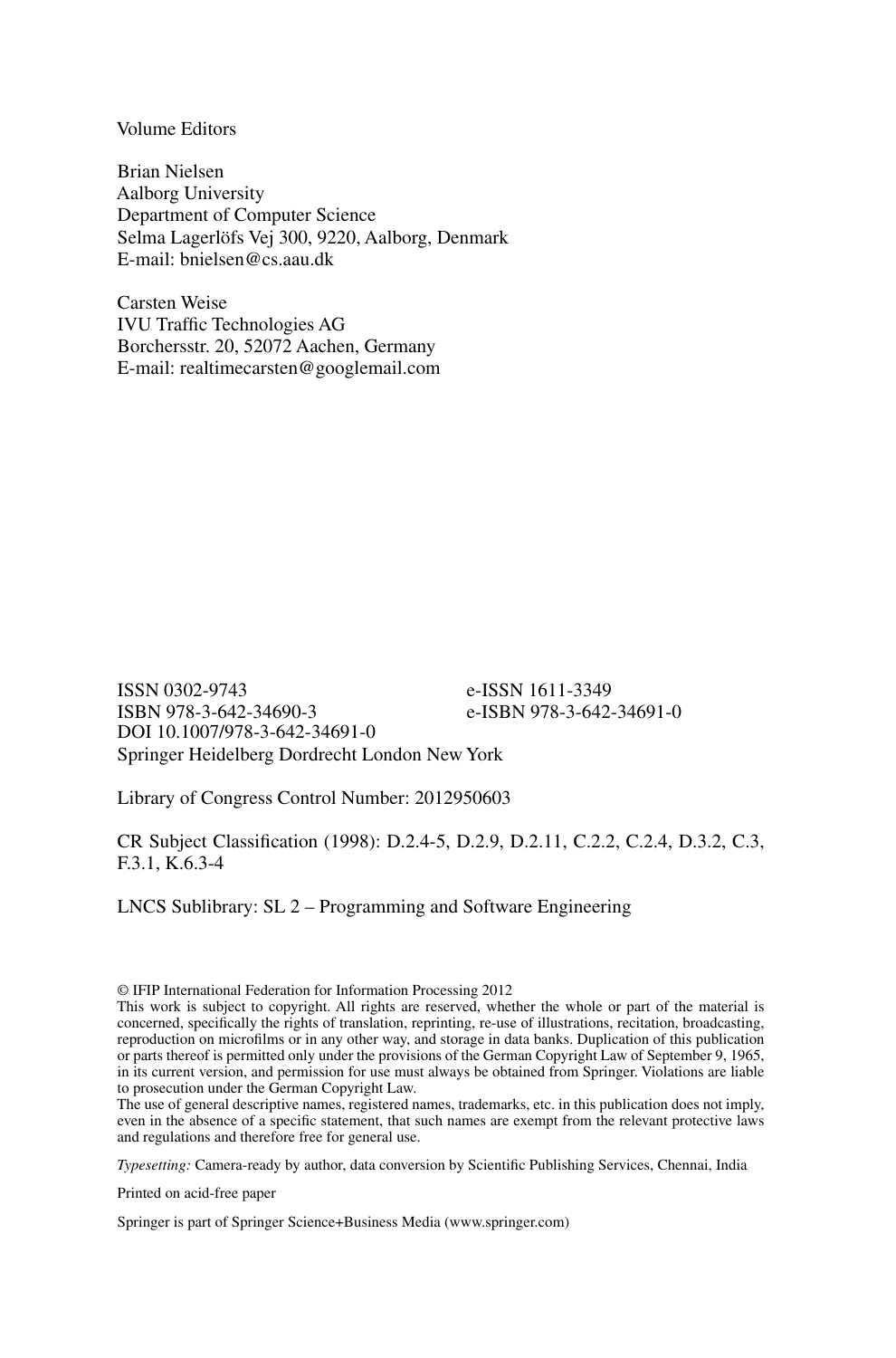# **Preface**

It is our pleasure and honor to present the proceedings of the 24th IFIP International Conference on Testing Software and Systems (ICTSS 2012), held during November 19–21, 2012, in Aalborg, Denmark.

Testing is the most important quality assurance technique for the (partial) verification of communication and software systems and their models. Yet, testing remains very challenging in the underlying theory, methods and tools, in industrial use, and in its systematic combined application with other verification techniques. This important topic deserves a persistent and dedicated forum to address the fundamental and practical problems of testing software and systems.

ICTSS is a series of international conferences that aims at being a forum for researcher, developers, and testers to advance, discuss, and learn about new approaches, concepts, theories, methodologies, tools, and experiences of testing software systems in different application domains, including communication protocols, services, distributed platforms, middleware, embedded- and cyber-physical-systems, and security infrastructures.

The previous instances of ICTSS were held in Paris, France (2011), and in Natal, Brazil (2010). The ICTSS conference series is the successor of previous (joint) conferences TestCom (the IFIP TC 6/WG 6.1 International Conference on Testing of Communicating Systems) and Fates (International Workshop on Formal Approaches to Testing of Software), that together form a traditional and important event on testing, validation, and specification of software and systems. The conferences have a long history: TestCom is an IFIP-sponsored series of international conferences, previously called International Workshop on Protocol Test Systems (IWPTS) and International Workshop on Testing of Communicating Systems (IWTCS). It is devoted to testing communicating systems, including testing of communication protocols, services, distributed platforms, and middleware. The previous events were held in Vancouver, Canada (1988); Berlin, Germany (1989); McLean, USA (1990); Leidschendam, The Netherlands (1991); Montreal, Canada (1992); Pau, France (1993); Tokyo, Japan (1994); Evry, France (1995); Darmstadt, Germany (1996); Cheju Island, South Korea (1997); Tomsk, Russia (1998); Budapest, Hungary (1999); Ottawa, Canada (2000); Berlin, Germany (2002); Sophia Antipolis, France (2003); Oxford, UK (2004); Montreal, Canada (2005); and New York, USA (2006). Fates, Formal Approaches to Testing of Software, is a series of workshops devoted to the use of formal methods in software testing. Previous events were held in Aalborg, Denmark (2001); Brno, Czech Republic (2002); Montreal, Canada (2003); Linz, Austria (2004); Edinburgh, UK (2005); and Seattle, USA (2006). From 2007 on, TestCom and Fates have been held jointly in Tallinn, Estonia (2007), Tokyo, Japan (2008), and Eindhoven, The Netherlands (2009).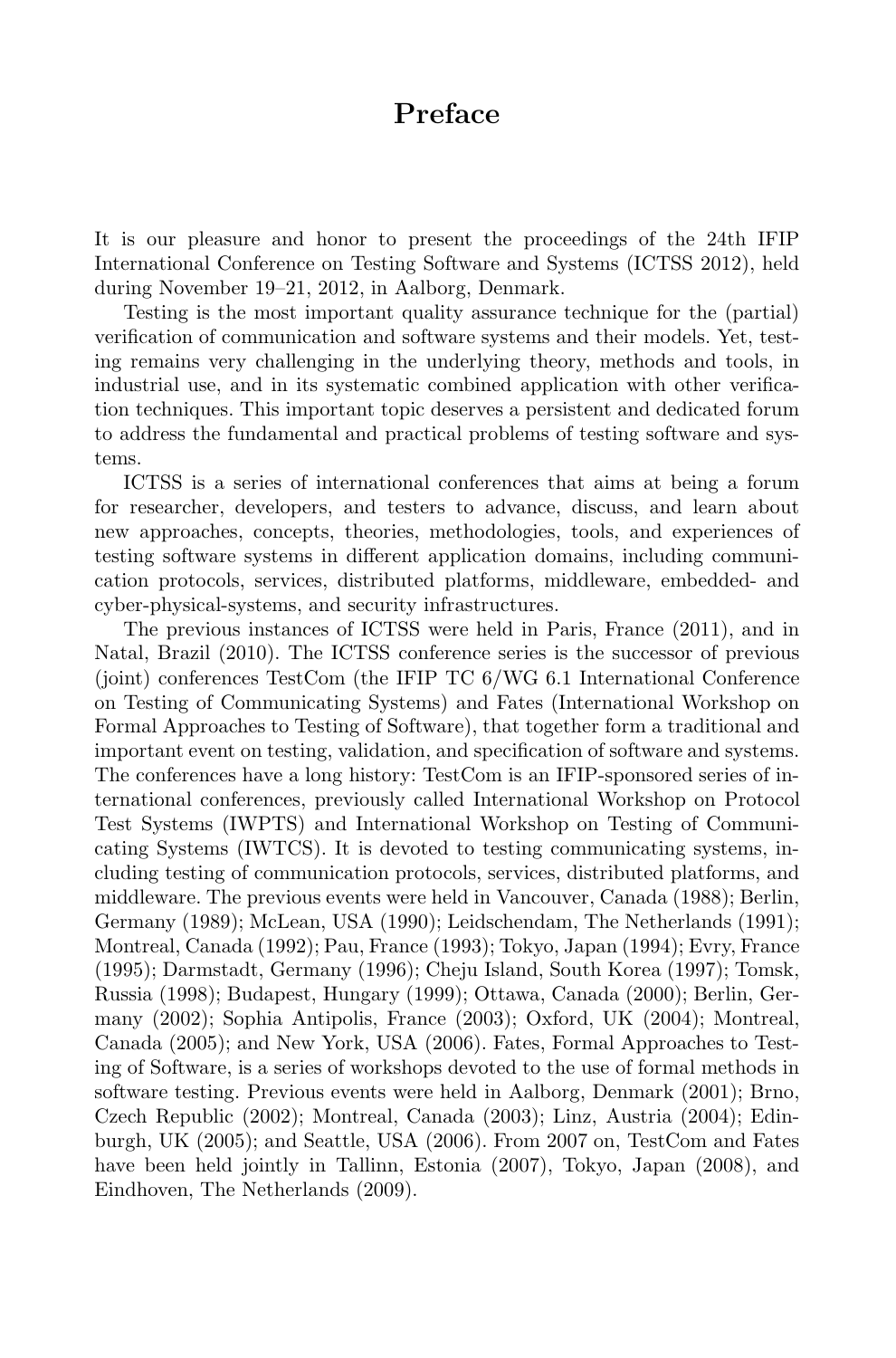This book contains the refereed proceedings of the 24th instance of the International Conference on Testing Software and Systems (ICTSS 2012). We received 48 submissions. Each submission was thoroughly reviewed by at least three Program Committee members or sub-reviewers. Based on the subsequent discussions, the Program Committee selected 16 contributions for presentation and publication. The accepted papers were revised based on the comments made by the reviewers. These revised papers are presented in this volume. The program also included two invited talks:

- **–** Klaus Havelund, Jet Propulsion Laboratory Laboratory for Reliable Software, USA: Requirements-Driven Log Analysis
- **–** Frits Vaandrager, Radboud University Nijmegen, The Netherlands: Active Learning of Extended Finite State Machines

We would like to thank all authors for submitting to ICTSS. We also wish to thank the distinguished invited speakers for accepting our invitation and for submitting extended abstracts for the proceedings. We are grateful to the members of the Program Committee and other reviewers for their hard work that made this conference possible. We appreciate their competent handling of the submissions during the summer period.

We would also like to thank the local organizers, staff from the distributed and embedded systems research group at Aalborg University, for arranging and preparing for the conference. In particular, thanks to Rikke W. Uhrenholt for her professional and friendly administrative and practical support. We thank the providers of the EasyChair conference management system, which has been of great value, and the Springer LNCS team for their support. Finally, we gratefully acknowledge the financial support we received from the Centre for Embedded Software System.

September 2012 Brian Nielsen

Carsten Weise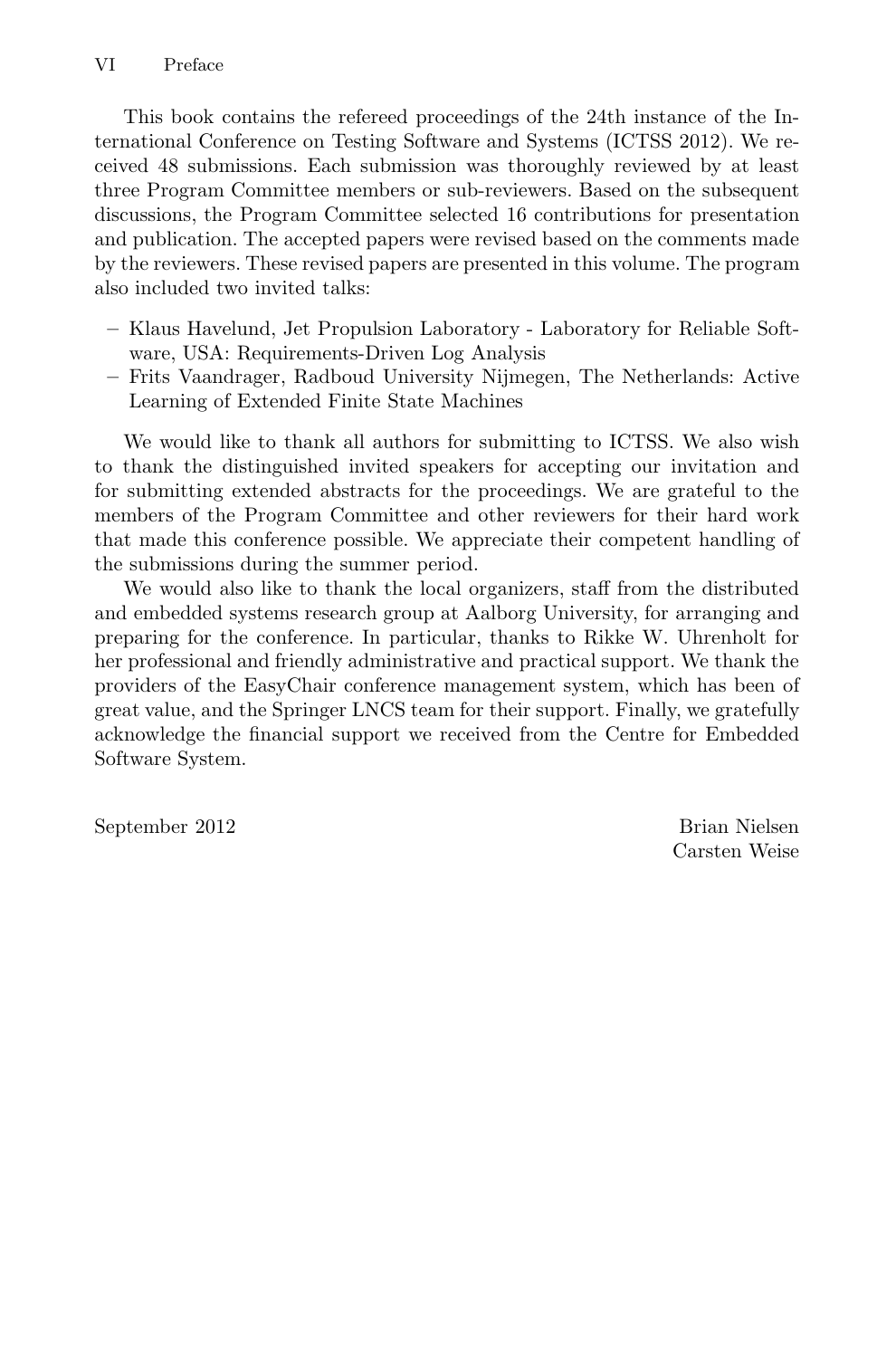# **Organization**

ICTSS 2012 was organized by the department of Computer Science, Aalborg University and The Centre for Embedded Software Systems (CISS), Denmark.

## **Program Chairs**

| Brian Nielsen | Aalborg University, Denmark              |
|---------------|------------------------------------------|
| Carsten Weise | <b>IVU</b> Traffic Technologies, Germany |

## **Steering Committee**

| Rob Hierons        | Brunel University, UK (Chair, Elected by IFIP WG) |
|--------------------|---------------------------------------------------|
| Andreas Ulrich     | Siemens AG, Germany (Elected by IFIP WG)          |
| Ana R. Cavalli     | Telecom SudParis, France (Elected by IFIP WG)     |
| Paul Baker         | Visa Corporate, UK (Rotating member, 2009–2012)   |
| Manuel Núñez       | University of Complutense de Madrid, Spain        |
|                    | $(Rotating member 2009-2012)$                     |
| Alexandre Petrenko | CRIM, Canada (Rotating member 2010–2013)          |
| Burkhart Wolff     | University of Paris-Sud, France (Rotating member, |
|                    | $2011 - 2014$                                     |
| Fatiha Zaïdi       | University of Paris-Sud, France (Rotating member, |
|                    | $2011 - 2014$                                     |

## **Program Committee**

| Bernhard K. Aichernig | Technical University of Graz, Austria            |
|-----------------------|--------------------------------------------------|
| Paul Baker            | Visa Corp., UK                                   |
| Ana Cavalli           | National Institute of Telecommunications, France |
| Antonia Bertolino     | CNR, Italy                                       |
| John Derrick          | University of Sheffield, UK                      |
| Khaled El-Fakih       | American University of Sharjah, UAE              |
| Jens Grabowski        | University of Göttingen, Germany                 |
| Wolfgang Grieskamp    | Google, USA                                      |
| Roland Groz           | Grenoble Institute of Technology, France         |
| Toru Hasegawa         | KDDI R&D Labs, Japan                             |
| Klaus Havelund        | Nasa Jet Propulsion Laboratory, USA              |
| Rob Hierons           | University of Brunel, UK                         |
| Teruo Higashino       | University of Osaka, Japan                       |
| Thierry Jéron         | IRISA Rennes, France                             |
| Ferhat Khendek        | University of Concordia, Canada                  |
| Victor Kuliamin       | Russain Academy of Sciences, Russia              |
| Bruno Legeard         | Smartesting, France                              |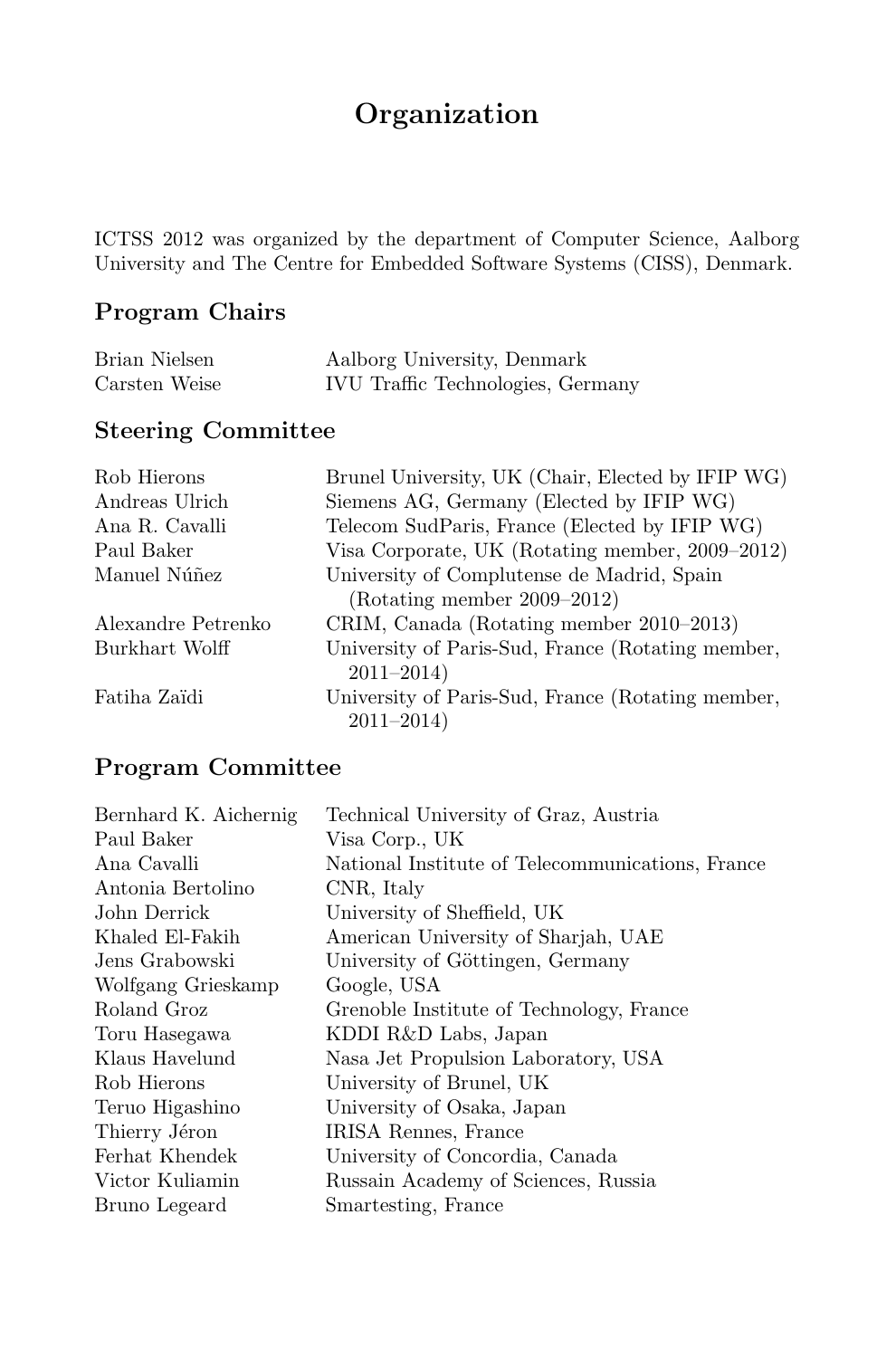| Stéphane Maag      | Telecom Sud Paris, France                                   |
|--------------------|-------------------------------------------------------------|
| Karl Meinke        | KTH Royal Institute of Technology, Sweden                   |
| Mercedes Merayo    | University of Complutense de Madrid, Spain                  |
| Zoltán Micskei     | Budapest University of Technology and Economics,<br>Hungary |
| Manuel Núñez       | University of Complutense de Madrid, Spain                  |
| Doron Peled        | University of Bar-Ilan, Israel                              |
| Alexandre Petrenko | CRIM, Canada                                                |
| Paul Pettersson    | University of Mälardalerne, Sweden                          |
| Andrea Polini      | University of Camerino, Italy                               |
| Geguang Pu         | ECNU, China                                                 |
| Holger Schlingloff | Humboldt University Berlin, Germany                         |
| Paul Strooper      | University of Queensland, Australia                         |
| Adenilso Simão     | University of Sao Paulo, Brazil                             |
| Kenji Suzuki       | Kennisbron Co. Ltd., Japan                                  |
| Nikolai Tillmann   | Microsoft Research, U.S.A                                   |
| Andreas Ulrich     | Siemens AG, Germany                                         |
| Hasan Ural         | University of Ottawa, Canada                                |
| Jüri Vain          | Technical University of Tallinn, Estonia                    |
| Nicky Williams     | CEA-List, France                                            |
| Burkhart Wolff     | University of Paris-Sud, France                             |
| Nina Yevtushenko   | Tomsk State University, Russia                              |
| Fatiha Zaïdi       | University of Paris-Sud, France                             |
| Jian Zhang         | Chinese Academy of Science, China                           |
|                    |                                                             |

#### **Additional Reviewers**

Marat Akhin El-Hashemi Alikacem Cesar Andres Oscar Botero Xiaoping Che Alexandre David Juhan-Peep Ernits Maxim Gromov Rene Rydhof Hansen Siyuan Jiang Jun Kato Olga Kondratyeva

Natalia Kushik Felipe Lalanne Mounir Lallali Shuhao Li Philip Makedonski Pramila Mouttappa Fei Niu Alberto Nunez Thomas Rings Ramsay Taylor Khalifa Toumi

## **Sponsoring Institutions**

The Centre for Embedded Software Systems (CISS), Denmark Department of Computer Science, Aalborg University, Denmark EU Artemis Project Combined Model-Based Test and Analysis (MBAT) International Federation for Information Processing (IFIP)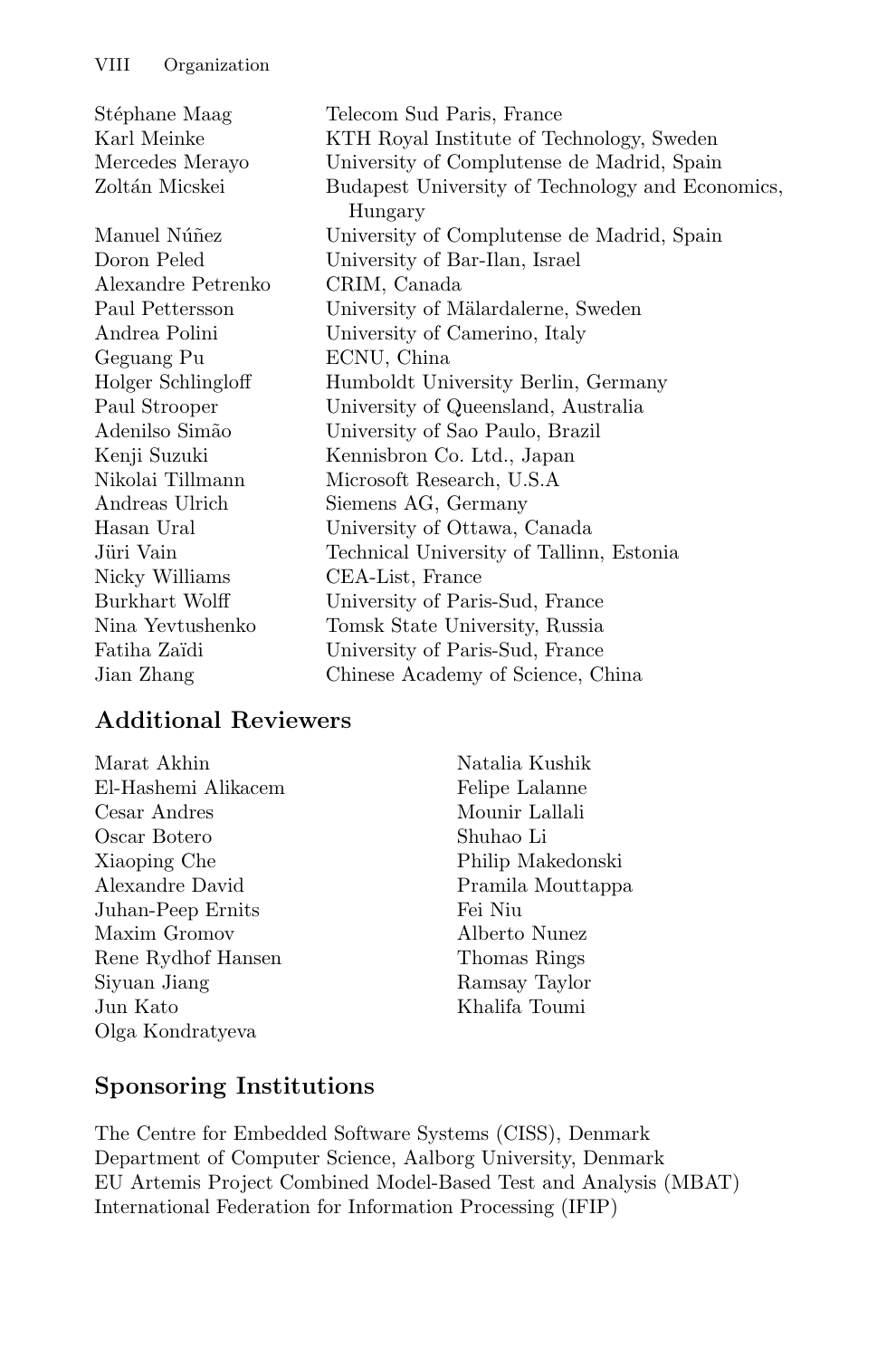# **Table of Contents**

# **Invited Keynote Talks**

|                                                   | -1  |
|---------------------------------------------------|-----|
| Klaus Havelund                                    |     |
| Active Learning of Extended Finite State Machines | - 5 |
| Frits Vaandrager                                  |     |

# **Testing in Practice**

| Efficient and Trustworthy Tool Qualification for Model-Based Testing<br>$Tools \ldots \ldots \ldots \ldots \ldots \ldots$<br>Jörg Brauer, Jan Peleska, and Uwe Schulze                     | 8   |
|--------------------------------------------------------------------------------------------------------------------------------------------------------------------------------------------|-----|
| Managing Execution Environment Variability during Software Testing:<br>Aymeric Hervieu, Benoit Baudry, and Arnaud Gotlieb                                                                  | 24  |
| A Technique for Agile and Automatic Interaction Testing for Product<br>Martin Fagereng Johansen, Øystein Haugen, Franck Fleurey,<br>Erik Carlson, Jan Endresen, and Tormod Wien            | 39  |
| CaPTIF: Comprehensive Performance TestIng Framework<br>Daniel A. Mayer, Orie Steele, Susanne Wetzel, and Ulrike Meyer                                                                      | 55  |
| <b>Test Frameworks for Distributed Systems</b>                                                                                                                                             |     |
| Towards a TTCN-3 Test System for Runtime Testing of Adaptable<br>Mariam Lahami, Fairouz Fakhfakh, Moez Krichen, and<br>Mohamed Jmaiel                                                      | 71  |
| Passive Interoperability Testing for Request-Response Protocols:<br>Method, Tool and Application on CoAP Protocol<br>Nanxing Chen and César Viho                                           | 87  |
| Using Knapsack Problem Model to Design a Resource Aware Test<br>Architecture for Adaptable and Distributed Systems<br>Mariam Lahami, Moez Krichen, Mariam Bouchakwa, and<br>Mohamed Jmaiel | 103 |